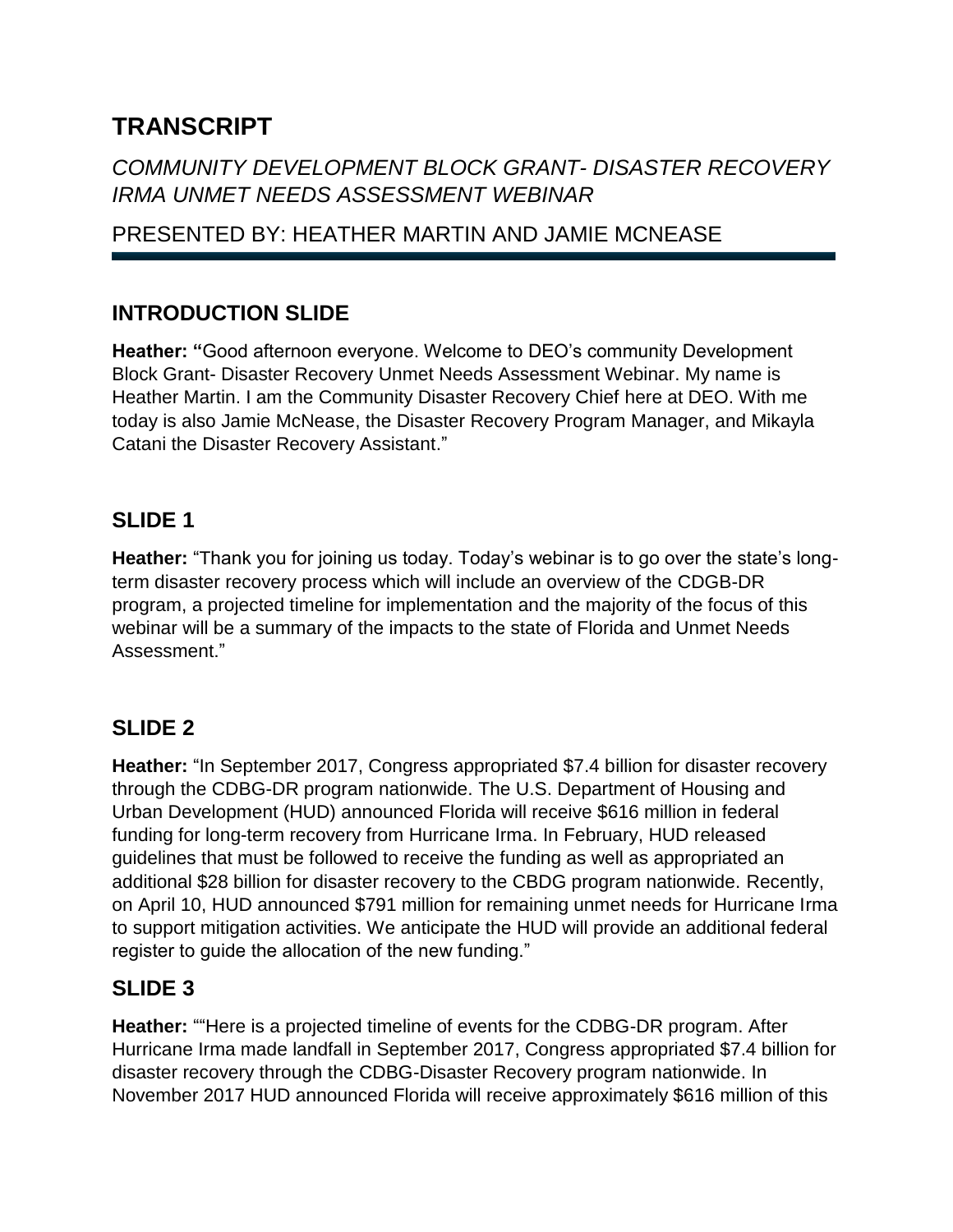appropriation. In February HUD released guidance that must be followed to receive the funding and in March through meetings and webinars DEO worked with communities to finalize the unmet needs assessment and received feedback to determine how to best design programs to address those needs. This month DEO will post the draft action plan on its website for a 14-day public comment period. The action plan must be submitted to HUD no later than May 15 which will then give HUD 45-days to approve the action plan or provide feedback. In July DEO anticipates an approved Action Plan from HUD or feedback. In August DEO anticipates receiving a grant agreement from HUD and in Fall of 2018 DEO anticipates working with eligible communities to implement programs developed in the action plan."

# **SLIDE 4**

**Heather:** "HUD's guidance states that 80% of the funding must be expended for recovery in the HUD identified "most impacted and distressed" areas. HUD recently released the following breakdown, based on their assessment of unmet need in Florida which can also be found in the Federal Register."

# **SLIDE 5**

**Heather:** "Key guidelines for the funding are outlined in the Federal Register for CDBG-Disaster Recovery. These guidelines include: Flexible funding to address the community's needs, that the state is the primary grantee and will prepare the Action Plan for HUD. This is a responsibility of DEO to prepare that Action Plan. Both nonentitlement and entitlement communities will be eligible to participate in state programs included in the Action Plan. Funds must primarily consider and address housing unmet needs. Funds can also be used to address unmet economic revitalization and infrastructure needs, but in doing so, the state must identify how housing needs will be addressed or how the proposed economic revitalization and infrastructure activities will contribute to long-term recovery and restoration of housing."

#### **SLIDE 6**

**Heather:** "CDBG-DR funding can be used to address long-term disaster recovery needs after all other resources have been exhausted. This includes activities related to housing, infrastructure and economic development."

#### **SLIDE 7**

**Heather:** "At this time, I will turn it over to Jamie McNease our Program Manager to explain the unmet needs assessment."

**Jamie:** "Good afternoon. I am Jamie McNease and I'm the Community Disaster Recovery Manager here at DEO. I will be going over our Unmet Needs Assessment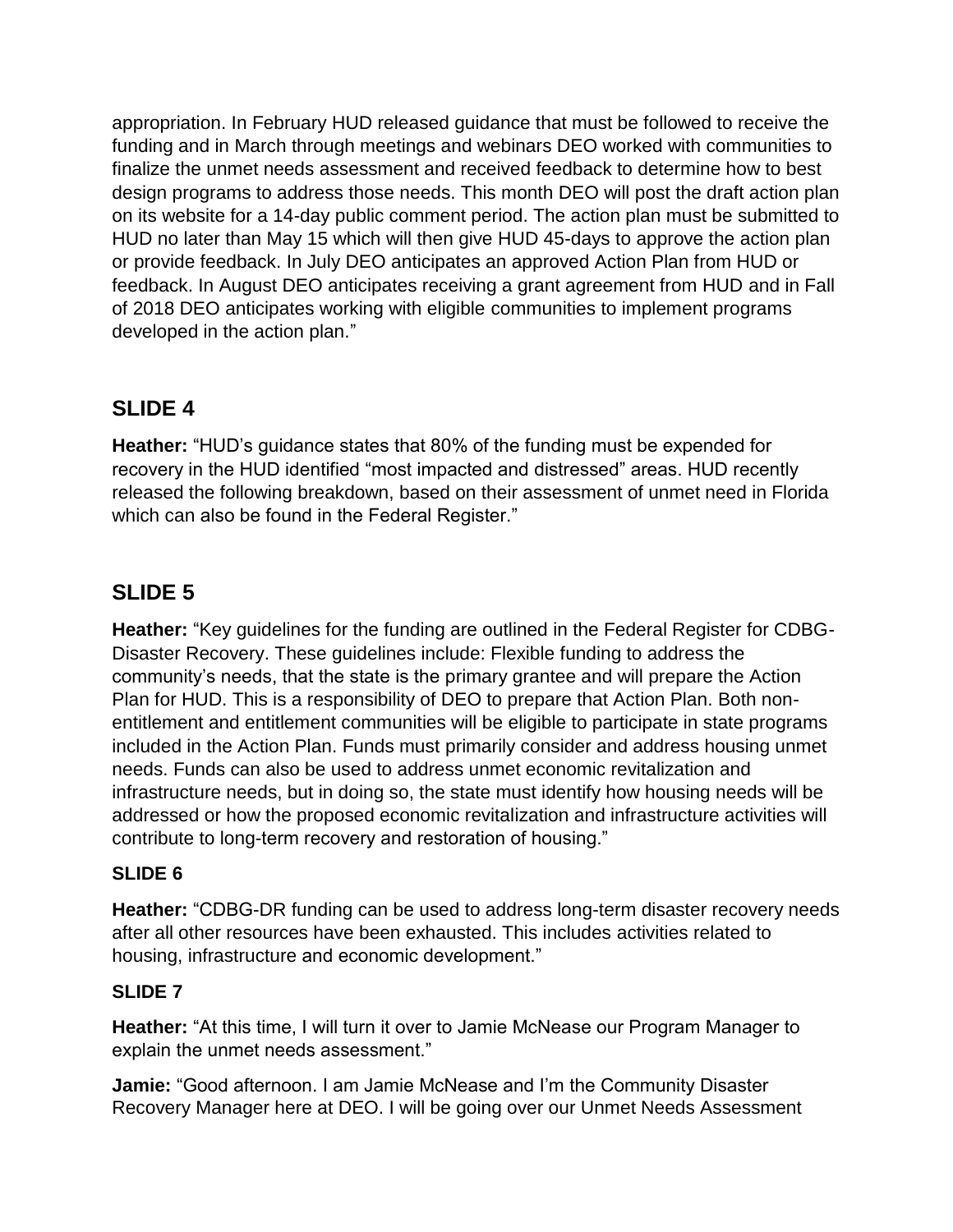with you all today. For our Unmet Needs Assessment, we pulled data from several different sources. This table shows our data sources for housing, infrastructure, and economic development and the dates each data set was pulled."

### **SLIDE 8**

**Jamie: "**To arrive at the total unmet need, the basic equation we used was:

Estimated storm impact – Funds made available through FEMA, the U.S. Small Business Association (or SBA), and the National Flood Insurance Program (or NFIP) = Florida's Unmet Need"

### **SLIDE 9**

**Jamie: "**In the Federal Register released by HUD on February 9 of this year, 10 counties and 4 zip codes were identified as being the "most impacted and distressed" from Hurricane Irma.

These counties and communities include:

- Brevard County
- Broward County
- Collier County
- Duval County
- Lee County
- Miami-Dade County
- Monroe County
- Orange County
- Volusia County
- Polk County
- 32068 (which is in Clay County)
- 32091 (which is in Bradford County)
- 32136 (which is in Flagler County)
- 34266 (which is in Desoto County)"

#### **SLIDE 10**

**Jamie: "**As a part of our unmet needs assessment, we examined the storm's impact on the most vulnerable populations in the state.

Those populations of individuals with special needs, or individuals who will require assistance with accessing and/or receiving disaster resources, include:

- Children
- Older adults
- Pregnant women
- People who are transportation disadvantaged
- Homeless individuals, and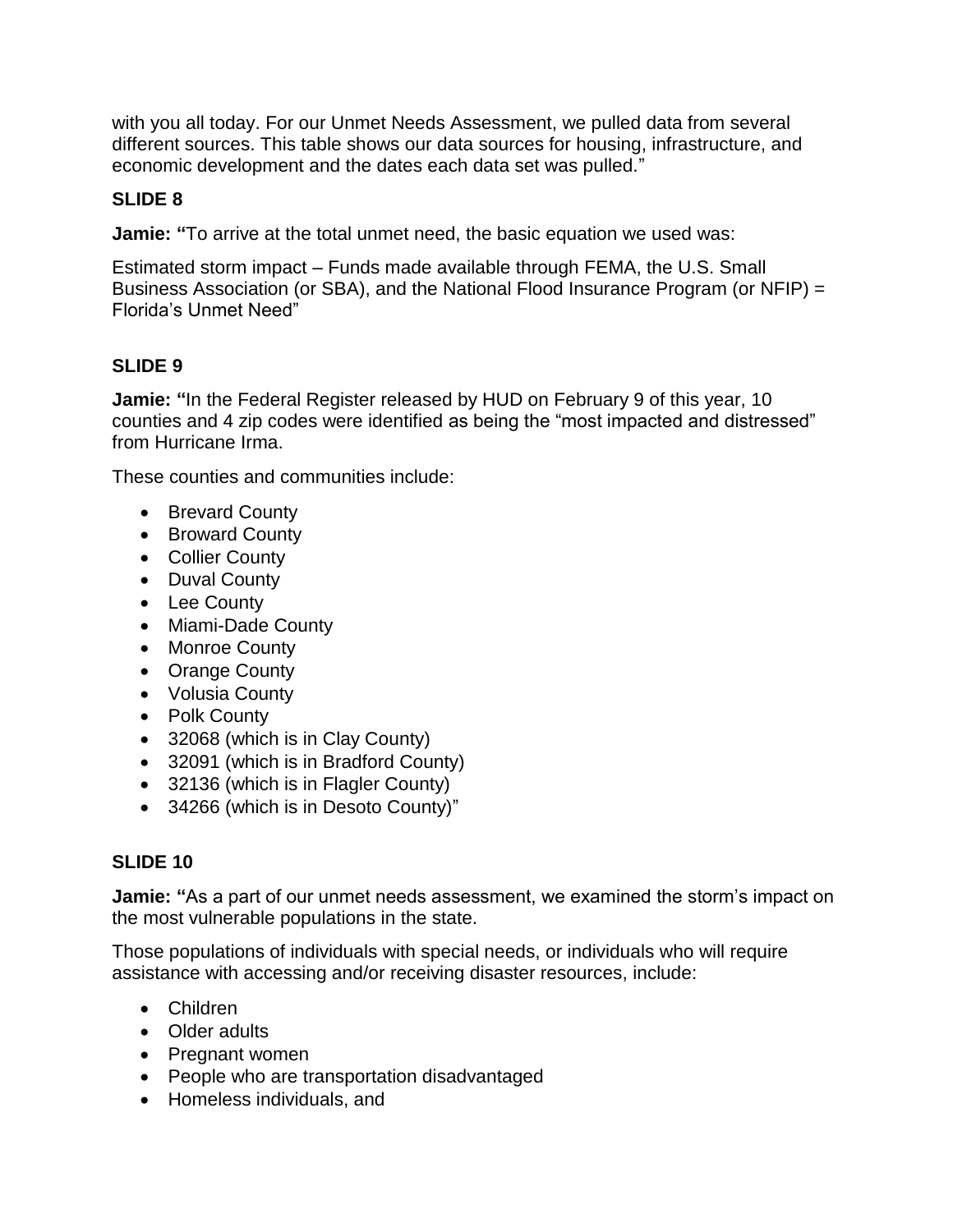• Those who have limited English proficiency or who only speak a language other than English"

#### **SLIDE 11**

**Jamie: "**These maps show the percentages of these special needs populations in the counties that were declared by FEMA for Individual and Public Assistance.

As you can see from the first figure, there are higher percentages of non-English speaking populations in South Florida.

The second figure shows that Monroe County, in particular, has a higher population of older individuals than most other counties in the state.

The third figure, which shows the percentage of the population living below the poverty line, indicates a higher concentration of those living below poverty level in Central Florida and some in North Central Florida.

Finally, the last figure showing the percentage of mobile home populations in Florida, demonstrates the overall high percentage of individuals living in mobile homes throughout the state.

The most noticeable location with a lower percentage of the population living in mobile homes is in Southeast Florida, although other communities exist throughout the state."

#### **SLIDE 12**

**Jamie: "**Although Florida did not receive a direct hit from Hurricane Maria last fall, we did receive a large influx of individuals evacuating from Puerto Rico.

In order to assess the overall impact of the population increase due to storm evacuees, we looked at school enrollment data.

In total, 10,324 students who were previously enrolled in Puerto Rican schools prior to the storm are now enrolled in Florida schools.

A total of 59,196 evacuees are now in Florida and are looking to resettle and restart their lives here.

CDBG-DR funding assists primarily low-moderate income individuals and populations, and it is estimated that of those 59 thousand evacuees, 28,896 families are considered to be low-moderate income."

#### **SLIDE 13**

**Jamie: "**After looking at the data of impacts and unmet needs from Hurricanes Irma and Maria, it was determined that the total estimated impacts from these storms is about \$17.4 billion across the three sectors of housing, infrastructure, and the economy, and the total estimated unmet need is greater than \$10.9 billion.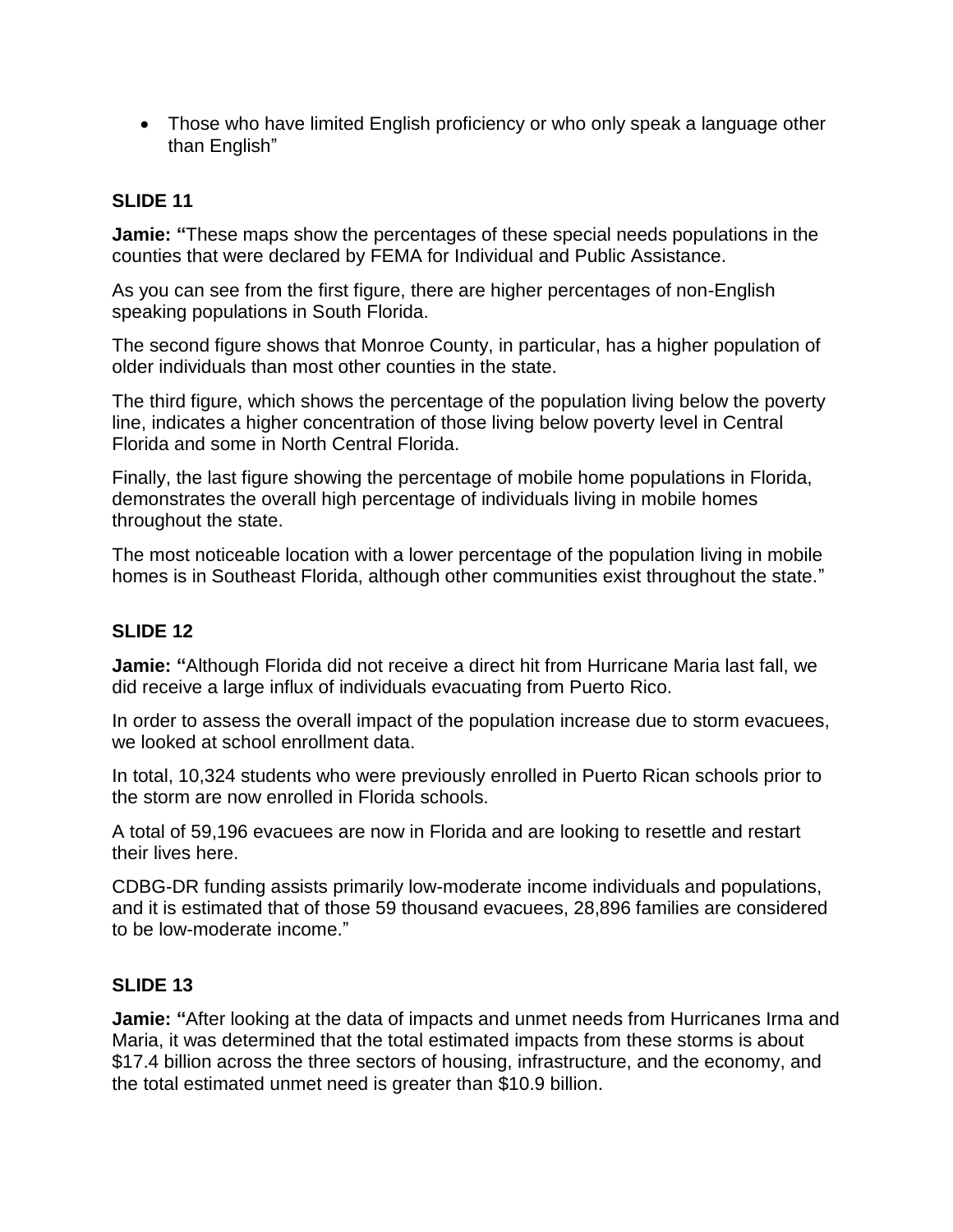The housing sector represents the greatest unmet need at 62.51 percent.

The economy follows the housing sector at 33.95 percent and infrastructure represents 3.54 percent of the total unmet need.

This indicates the importance of focusing programs on housing recovery first, then the economy and infrastructure recovery."

#### **SLIDE 14**

**Jamie: "**To arrive at the total unmet need for housing, we had to look at the available storm impact data.

More than 2.6 million applicants filed for FEMA Individual Assistance statewide as a result of Hurricane Irma.

Of these, more than 57 percent live in single family homes or duplexes, 22 percent live in apartments and 8 percent live in mobile homes."

#### **SLIDE 15**

**Jamie: "**Another staggering number is the amount of individuals living in rental housing who are requesting assistance.

Nearly 50 percent of the FEMA Individual Assistance program applicants indicated that they live in rental housing, and over 1.1 million of those are also at a low-moderate income.

The figure shown here indicates that a high concentration of renters live in Monroe County, Broward County and in South Miami-Dade County, as well as other communities throughout the state."

#### **SLIDE 16**

**Jamie: "**Another population that experienced a substantial impact from the storm is the Mobile Home population.

Of the FEMA Individual Assistance program applicants, 202,927 of them reside in mobile homes.

As shown in the figure here, almost the entire state has a high concentration of individuals living in mobile homes, with the exception of Southeast Florida."

#### **SLIDE 17**

**Jamie: "**Another issue faced by Floridians when Hurricane Irma hit was flooding.

In Florida, approximately 3.1 million residential structures are located in the 100-year flood zone.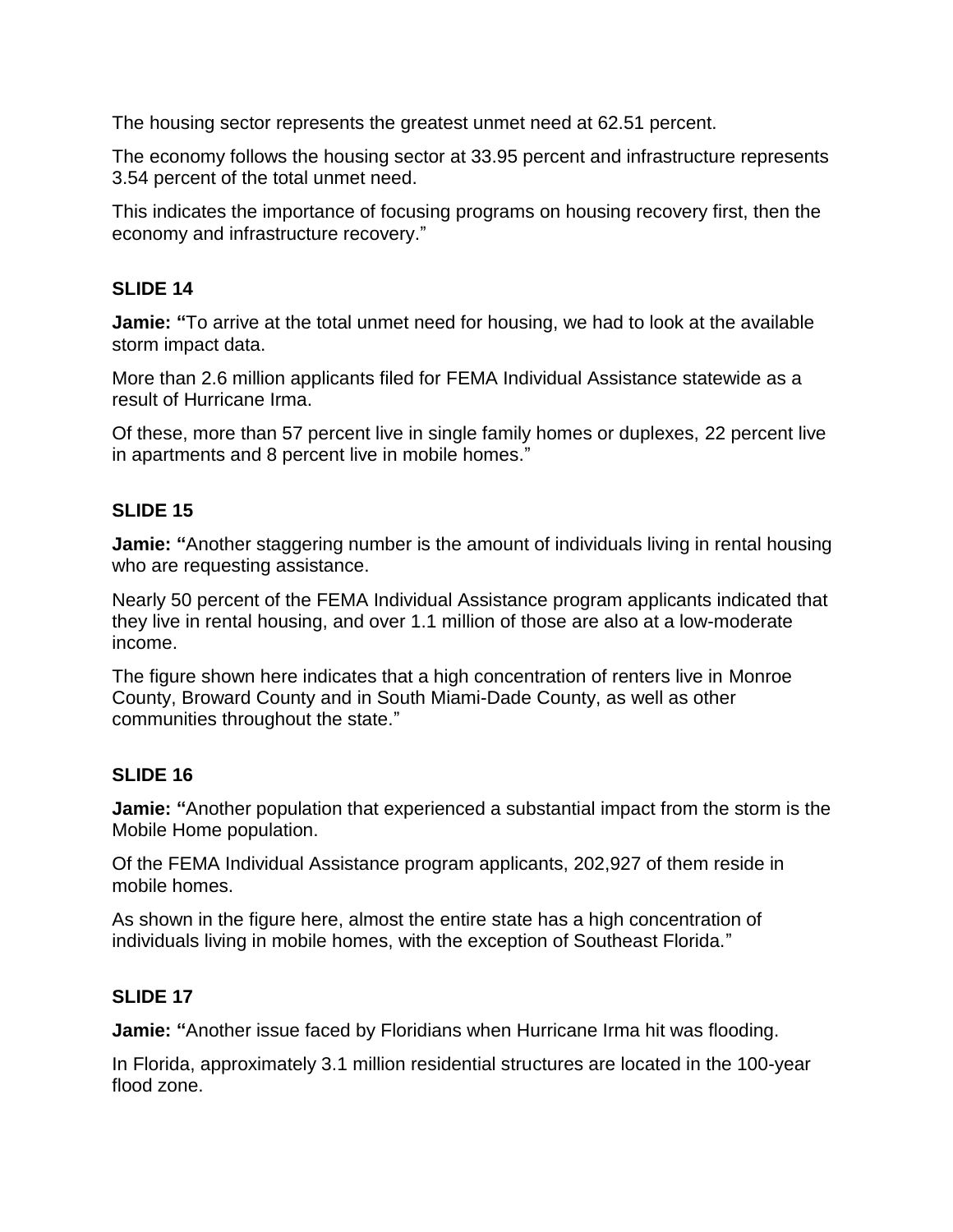Of those, only about 1.8 million are insured by flood insurance policies."

#### **SLIDE 18**

**Jamie: "**After the storm hit, several federal agencies made funds available to help with the immediate impacts of the storm.

The main federal funding sources include:

- FEMA Individual Assistance
- Low-interest loans from SBA
- Insurance proceeds from NFIP

These three funding streams account for the majority of the federal funding made available prior to CDBG-DR funding."

### **SLIDE 19**

**Jamie: "**HUD prepared a methodology to assess Florida's unmet housing need and justify the allocation of \$404.4 million. For housing unmet needs, HUD used the following equation:

HUD estimated that the housing unmet needs would equal the number of housing units with unmet needs multiplied by the estimated cost to repair those housing units, minus the repair funds already provided by FEMA, SBA and NFIP.

To arrive at the estimated number of housing units with unmet needs, HUD looked at the total number of units with FEMA-inspected damage, then separated those out into three groups: Owners inside or outside the flood plain, Owners with or without flood or hazard insurance, and renters.

From there, HUD drilled down to exclude the housing units with less than \$8,000 in FEMA-inspected damage, all housing units with flood or hazard insurance, and those with higher percentages of area median income or AMI.

HUD went from 122,511 damaged units all the way down to 7,951 units classified as having serious unmet housing repair needs."

#### **SLIDE 20**

**Jamie: "**Based on HUD's methodology, Florida used a similar method to determine actual unmet need for housing.

We added up the total loss based on data received from SBA and FEMA, which came out to be around \$7.1 billion.

Then we subtracted the total amount of federal funds received to-date for recovery, which resulted in a decrease to approximately \$5.4 billion.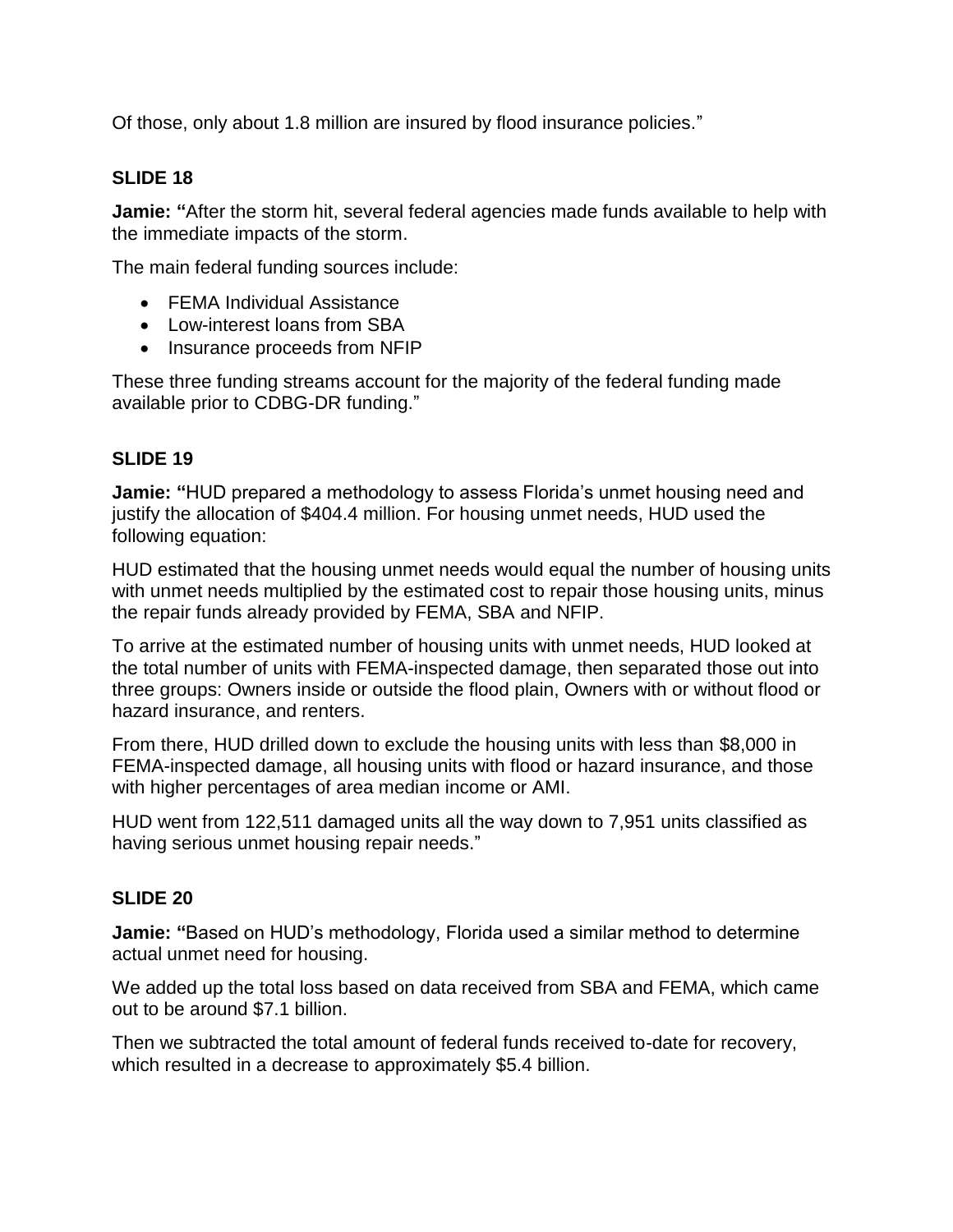After this, we factored in 20 percent to account for resilience or funding needed to support rebuilding to higher standards, which comes out to be about \$6.8 billion.

Then, we have to subtract what was already allocated to us by HUD, which is \$404.4 million for housing unmet needs.

This brings us to our total estimated unmet housing need of \$6.4 billion."

#### **SLIDE 21**

**Jamie: '**Infrastructure systems affected by the Hurricane Irma included roadways, bridges and state beaches with little reported damage to wastewater treatment systems or drinking water.

The immediate recovery efforts were well-documented by the individual recovery support functions and by the initial project worksheets being submitted for Public Assistance.

Infrastructure unmet need is based upon data received from the FEMA Public Assistance program.

The FEMA Public Assistance (FEMA-PA) Program is designed to provide immediate assistance to impacted jurisdictions for emergency protective measures and permanent repairs to infrastructure and community facilities.

Based on this data, a remaining unmet need of \$387,515,822 (applicant share) in identified infrastructure damage that is eligible under FEMA-Public Assistance program categories.'

#### **SLIDE 22**

**Jamie: "**Similar to the housing unmet needs, HUD created a methodology to initially assess business unmet needs and assign an allocation of \$211 million.

HUD's methodology followed this simple equation:

HUD Unmet Business Needs equals the number of businesses denied an SBA loan multiplied by the median damage estimates of greater than 30 thousand dollars.

To arrive at the number of businesses denied an SBA loan, HUD looked at the number of businesses inspected and denied a loan plus the estimated number of businesses denied a loan prior to inspection minus the businesses with damage estimates of less than 30 thousand dollars."

#### **SLIDE 23**

**Jamie: "**Using HUD's business methodology, Florida designed a methodology which, in our opinion, better assesses the unmet business needs of the state.

Florida's methodology is as follows: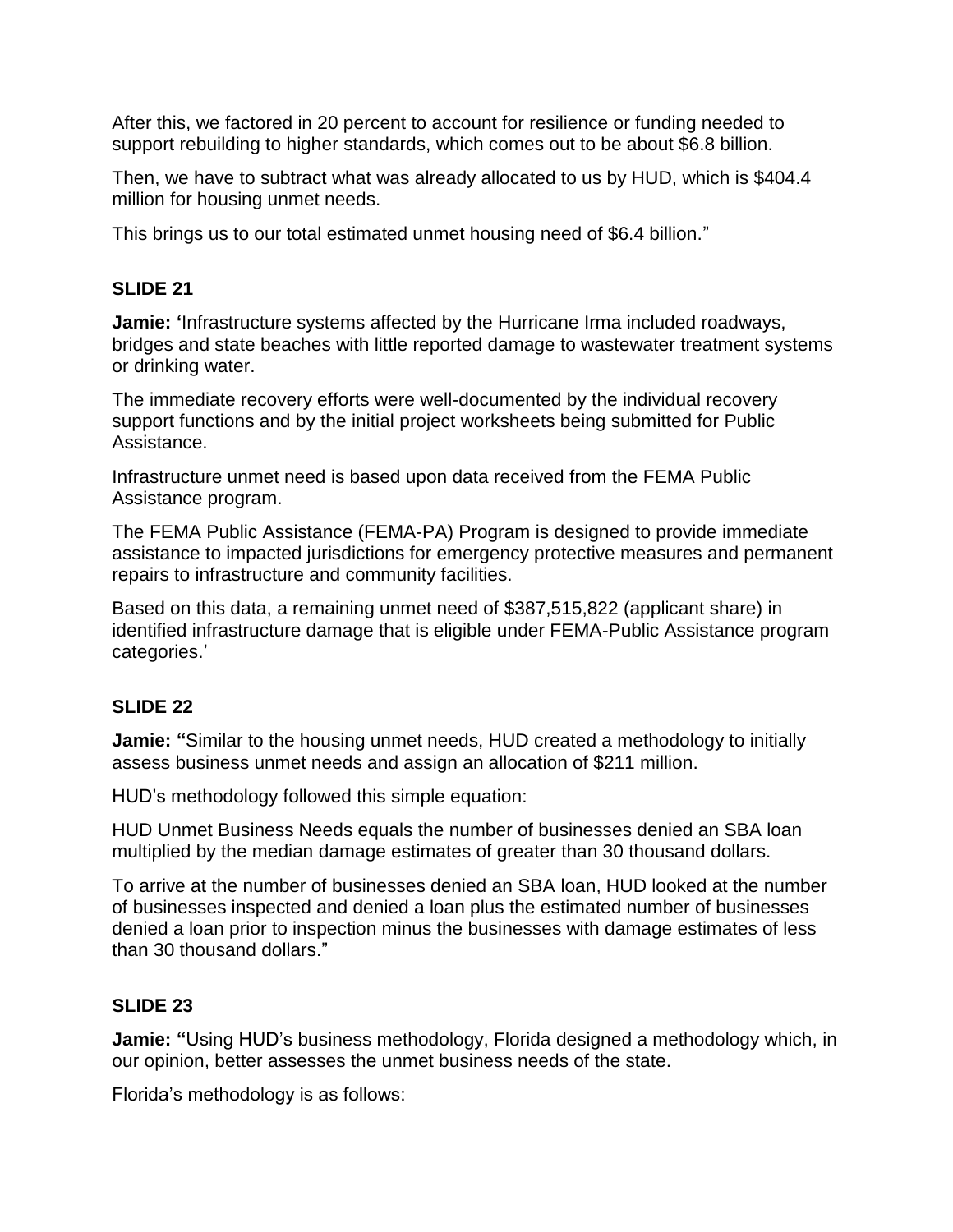First, we added up the total business loss based on data received from SBA, which totaled to be about \$1.7 billion.

Then, we subtracted the total amount of federal assistance for recovery received todate, which resulted in a reduction to approximately \$1.5 billion.

Next, we factored in 20 percent to the real estate, or rebuild, repair, and replace unmet need for resilience, which comes out to around \$1.75 billion.

Finally, we have to subtract what HUD has already allocated to us for business unmet needs, which is \$211 million, resulting in a final unmet business need of about \$1.5 billion."

### **SLIDE 24**

**Jamie:** "Heather will now discuss community outreach methods which was a vital part of the overall unmet needs assessment and program design."

**Heather:** "Thank you so much Jamie and thank you for going over the unmet needs assessment for us all." During the month of March, DEO conducted community outreach with each area HUD identified as most-impacted and distressed in the Federal Register. During each meeting, discussions were held to provide an overview of CDBG-DR and receive feedback on programs that will be most helpful to the communities. A survey was then sent out to gather additional input on program designs. The following slides display the results."

### **SLIDE 25**

**Heather:** The feedback we received in regard to housing activities shows a predominant need for a housing rehabilitation program and affordable rental program. Followed by a land acquisition program and HMGP match.

### **SLIDE 26**

**Heather:** Survey results show a need for a traditional CDBG-DR program to address remaining unmet needs for infrastructure, followed by HMGP/PA match.

### **SLIDE 27**

**Heather:** The program needs voiced through the survey and in-person meetings reflect a majority of the need being a business loan/grant program and a workforce training program, as well as assistance to Puerto Ricans due to the influx of evacuees from Hurricane Maria.

### **SLIDE 28**

**Heather:** "DEO's next steps will be to publish the draft action plan on its website for a 14-day public comment period at the end of this month and to finalize the action plan to submit to HUD by May 15, 2018."

### **SLIDE 29**